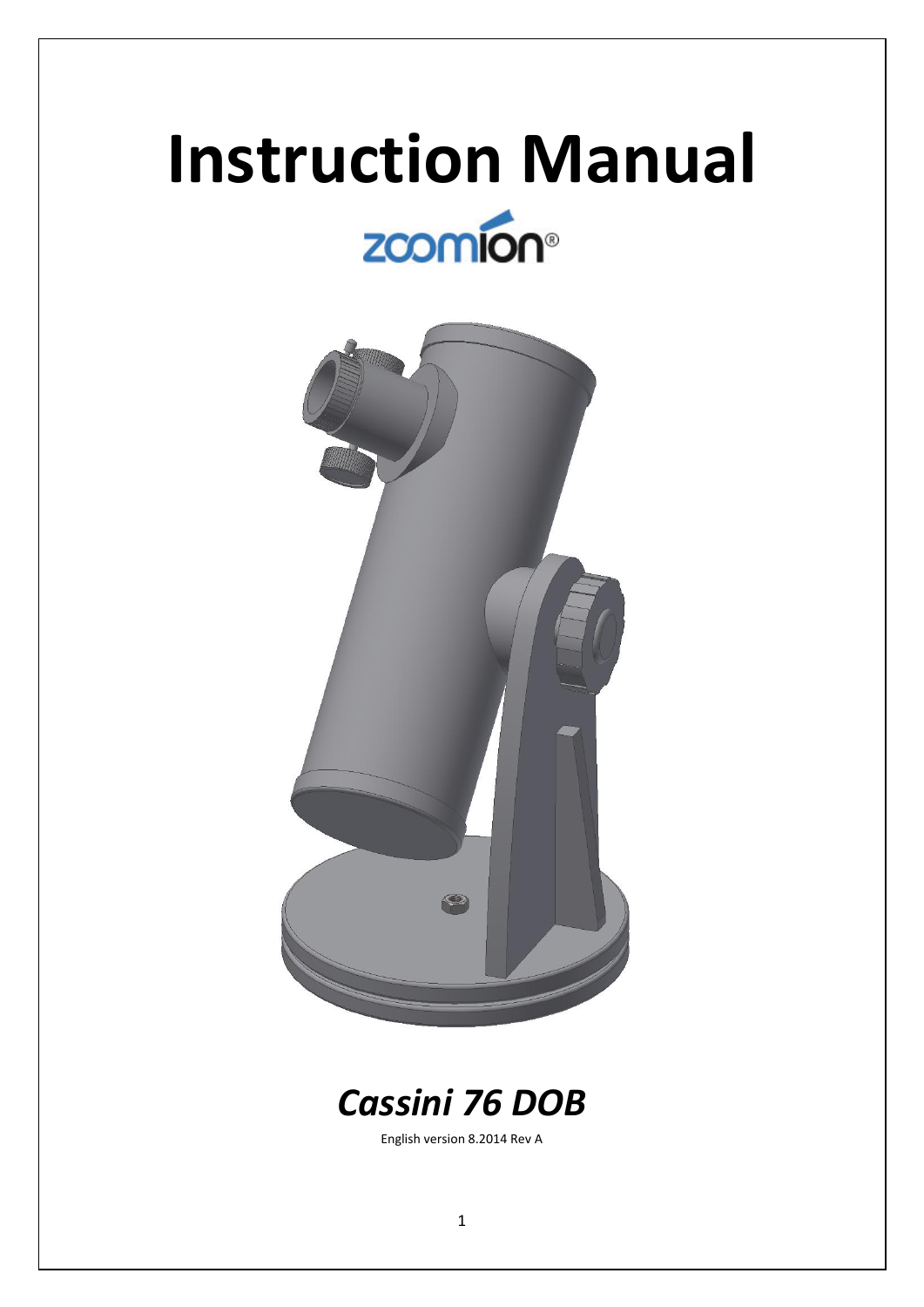# **The** *Zoomion® Cassini 76 DOB*

*Congratulations on the purchase of the new Zoomion*® *Cassini 76 DOB. This small telescope will give you hours of fun, with its all optical glass mirror and super compactness, and it is the ideal companion to start in the world of amateur astronomy. With this telescope you will be able to see the craters on the Moon, star clusters, some nebulae and a glimpse of the Jupiter disc features and its Galilean moons and the rings of Saturn. We have included many accessories so it will be easy to use this telescope.*

# **1. Included parts**

we have included several accessories that will make the use of the telescope easier and fun, please take a look at the list of the parts so you can identify them in the future.

- **1.** 1.5x Erecting Lens;
- **2.** 2x magnification Barlow Lens;

**3, 4, 5 and 6**. Four eyepieces 1.25" (31.75mm); a H20mm, H12.5mm, H6mm and a SR4mm eyepiece;



# **2. Getting Started.**

It is very simple to get started. Here is how the telescope works. The telescope aperture should point to the object being observed. The mirror on back of the tube will gather the light coming from the object and reflects it to the secondary mirror that brings it to the eyepiece. Close to the aperture there is the focuser. The focuser moves up and down to get a precise focused image. At the focuser one can use the supplied accessories. Different accessories combinations give different results, such as different image magnifications or correct image for example. But all this will be explained in detail in the next pages.

**3. Assembly.** Your telescope comes fully assembled. The tube and the dobsonian mount

*Figure 1. Parts list.*

were assembled in the factory. You just need to remove the dust cap from the telescope's aperture and start using your telescope. The dobsonian mount is a simple telescope mount that moves up and down and rotates on its base. This is great because makes the use of the telescopes extremely easy and intuitive. The side hand knob allows to increase friction and thus allowing to adjust smoothness of movement (figure 4). To start observing insert an eyepiece (start by the low power eyepiece H20mm) make sure to tighten the focuser thumbscrew. Rotate the focuser knobs to get perfect focus. Start by choosing a distant terrestrial object, like a distant tree or church tower. This will allow you to get familiarized with the telescope operation for night use. For terrestrial view you can use the supplied erecting lens (as shown in figure 6).

**ATTENTION!** Never look at the Sun through a telescope. Concentrated Sun light may cause serious eye injury. Children should use only with adult supervision!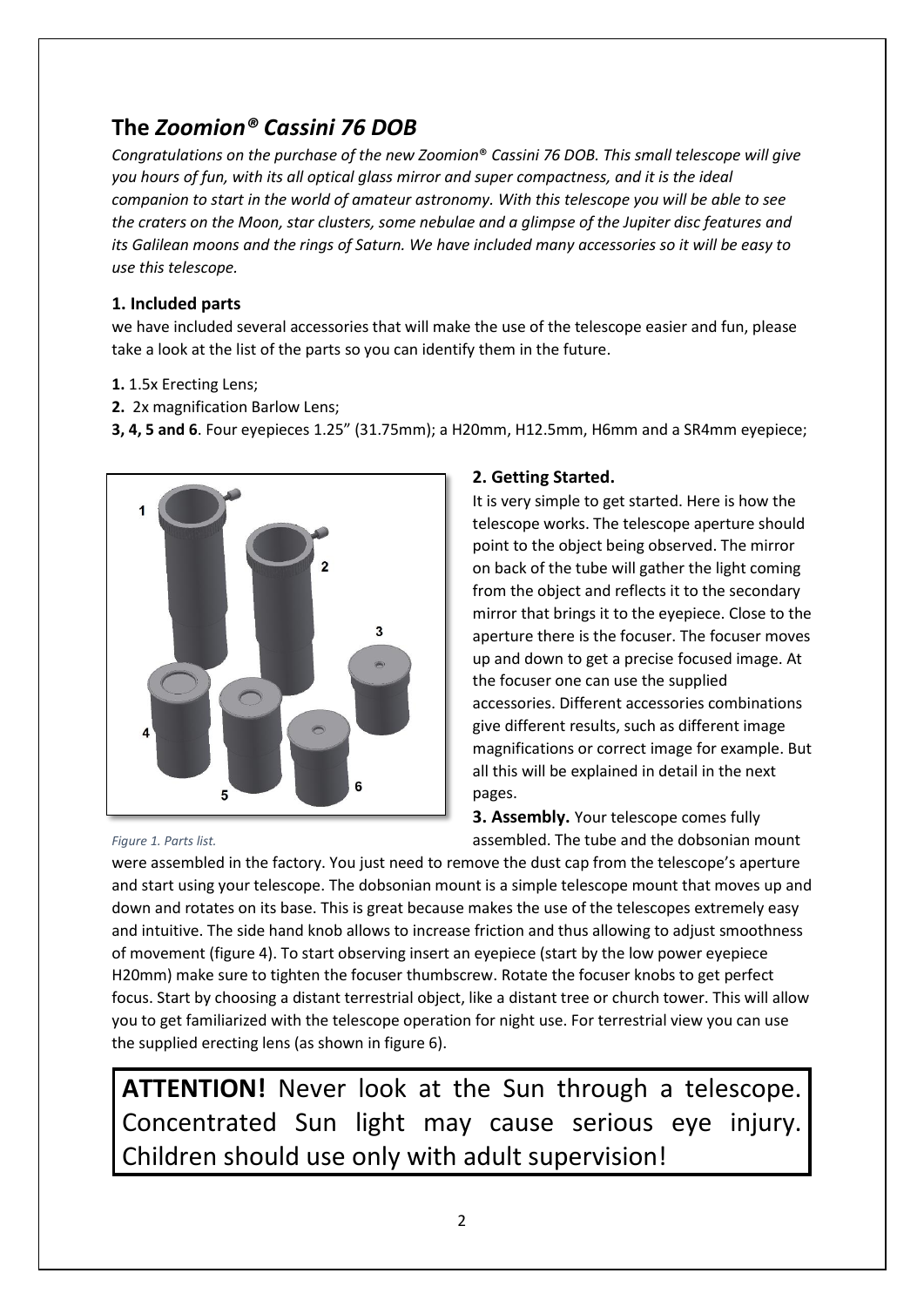





*Figure 6. Erecting eyepiece for terrestrial view.*



*Figure 2. Telescope pointing up (at the zenith). Figure 3. Adjust telescope movement on the central nut.*



*Figure 4. Hand-knob to fix the telescope. Figure 5. Insert the eyepiece in the focuser and tighten the side thumbscrew.*

Use the telescope on top of a table or a solid raised surface. This makes the use of the telescope much more comfortable and fun. Try different eyepieces and accessory combinations (please see how in page 5). If friction adjustment is required in the azimuth axis use a nut wrench (not supplied) to release or tighten the axis nut (figure 3).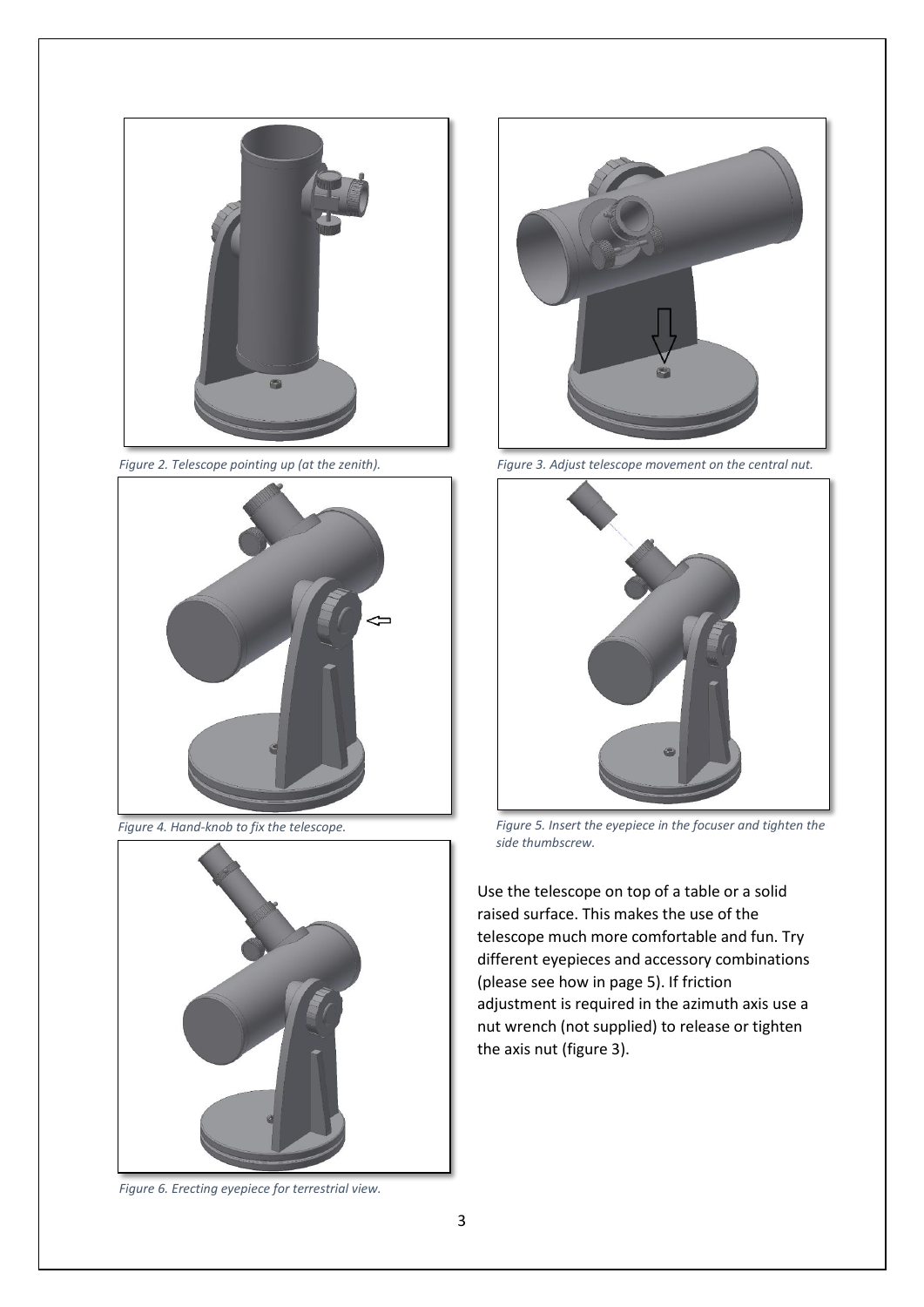# **4. What can been seen with this telescope?**

Below you will find some examples of what you can expect to see when using this telescope.



**4.1.** The Moon is one of the most spectular objects to be seen through a telescope. Even a small telescope will reveal high detail of the Moon's surface. You will be able to see the craters on the Moon's surface and other features like the Marea. The moon is a very bright object. It is better observed when the Moon is not full. Try the crescent Moon and look for features along the terminator (between illumated and dark surfaces).



**4.2.** Jupiter is the biggest planet of our solar system. It is also on of the favorite targets for beginners. Galileo was able to discover that the four tiny dots that turn around the planet were in fact part of Jupiters system of moons. With this telescope you will be able not only to see Jupiter's planet disc with its two major discernible bands but also its biggest moons, Io, Europa, Ganymedes and Callisto.



**4.3.** The "lord of the rings" of the night skies, Saturn is by far the most popular target for small telescopes. Saturn's rings are discernible even at 60x magnification. In a very good night you will be able to see the Cassini's division (the darker band on the Saturn's rings).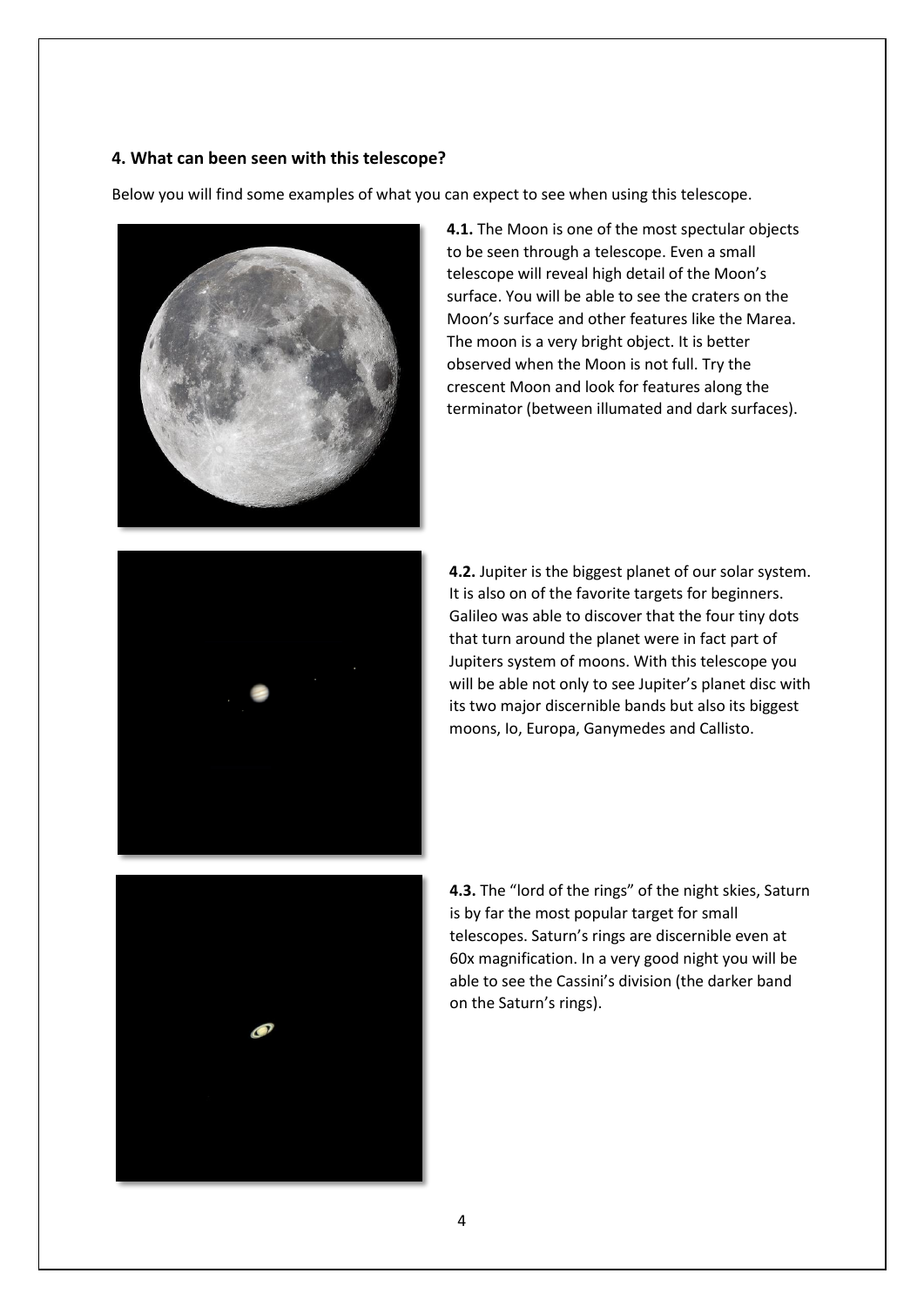# **5. Using the accessories, a bit of math to understand how all it works.**

Using the accessories is easy and fun. To change magnification simple swap eyepieces. To get more magnification simply use the barlow lens. But how all of this work?

# **5.1. Power (magnification)**

Your telescope as a focal length of 300mm. This is approximately the distance between the telescope lens to its focal point (very similar to the distance between the focus point of a loupe and the loupe lens). This is a very important feature that allows to determine several interesting facts such as magnification.

The magnification is determined by the telescopes focal length and the used eyepiece. You probably noticed that the two supplied eyepieces are H20mm and H6mm. This means that the H20mm is a 20mm focal length eyepiece while the H6mm is a 6mm focal length eyepiece.

To determine the magnification just devide the telescope focal length by the eyepiece focal length. Lets give an example for our telescope and the supplied eyepieces:

Telescope focal length is 300mm H20 eyepiece focal length is 20 mm 300  $\frac{20mm}{20mm} = 15 power$ 

This means that the H20 eyepiece provides a 15x power (magnification). This seems low but try it, you will see a a bright image with some very good detail.

## **5.2. Barlow Lens**

The barlow lens is a very interesting device. It is a negative lens that multiplies the telescopes focal length. So a 2x Barlow multiplies the original focal length by 2x, in this case  $300$  *mm x*  $2 = 600$  *mm*. A 3x Barlow lens multiplies by 3x. Your telescope is supplied with a 2x Barlow lens. When used with the H20 eyepiece you get 2x the power obtained before 15 power  $X$  2x Barlow = 30 power

# **5.3. Erecting lens**

The erecting lens gets you a upright image view with the telescope. It also adds some power like the barlow lens. The supplied Erecting Lens provides and extra 1.5x power.

Here are some examples on how to use the accessories.

|                        | Terrestrial<br>View | Moon | Deep Sky | Jupiter and<br>Saturn |
|------------------------|---------------------|------|----------|-----------------------|
| Erecting Eyepiece 1.5x | Yes                 |      |          |                       |
| <b>Barlow Lens 2x</b>  |                     | Yes  |          | Yes                   |
| H12.5 Eyepiece         |                     | Yes  |          |                       |
| H20 Eyepiece           | Yes                 |      | Yes      |                       |
| H6 Eyepiece            |                     |      |          | Yes                   |
| Power                  | 23x                 | 48x  | 15x      | 100x                  |

#### **Some possible accessory combinations**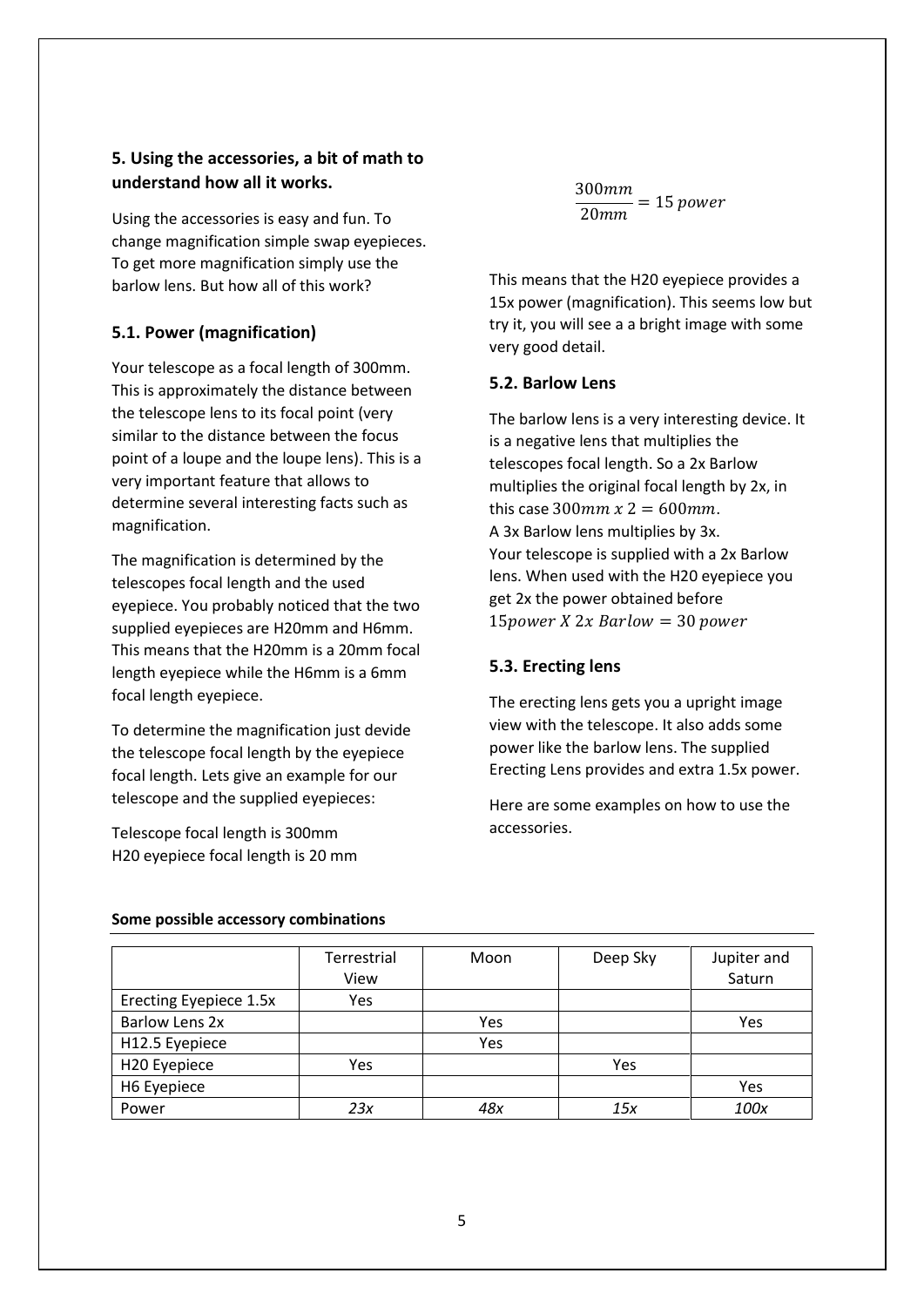# **6. Troubleshooting and frequently asked questions**

# *Q: I can't get to focus my telescope, only get a bright circle.*

R: Make sure you have inserted the Diagonal and an eyepiece (start by the lowest power eyepiece – H20). Point to a distant object during the day and proceed as described in 4.

# *Q: I get a mirrored view of the objects. Like if they were reversed, and R show up like <i>A*

R: This is caused by the Diagonal Mirror. It has a mirror inside. To get a corrected image it is necessary to use the Erecting Lens and the Eyepiece as shown below.



# *Q: When I use the barlow lens and the H6 eyepiece the image is so dark I can't hardly see anything.*

*A: Power should be used with moderation. It depends on how stable the atmosphere is, too much turbulence causes image distortion. Usually the limit is 2x for each millimeter of the telescope aperture. In this case this telescope, the telescope has an aperture of 70mm so in a very good night you should be able to reach 140x. The more magnified the image is the darker it gets.*

# *Q: Is my telescope compatible with other eyepieces ?*

*A: Zoomion telescopes are compatible with all telescope eyepieces from different manufacturers as long as the eyepiece is a 1.25" (or 31.75mm) size eyepiece. If you would like to test an eyepiece from a fellow astronomer go ahead. Different eyepieces provide different visual experiences.*

# *Q: I want to use my telescope to take pictures*

*A: This telescope is designed for visual use. It doesn't mean it can't be used for photography, however it will be hard to get high quality pictures with this telescope. If you have a smartphone you can shoot the Moon or some terrestrial objects. Search online for digiscoping and afocal photography.*

# *Q: The stars only appear as points in the telescope*

*A: Stars will always appear only as points, even in the largest telescopes in the world. It is more interesting for beginners to observe two-dimensional objects, such the moon or planets. Once you find these, you will be able to start learning about the astronomical calendar.*

# *Q: I would like to observe the Sun*

*A: An appropriate solar filter, placed over the objective, is essential for observing the sun. These are available as plastic foil or glass filters. They allow only a tiny and harmless fraction of sunlight into the telescope when securely positioned over the objective, so allowing you to observe the sun in*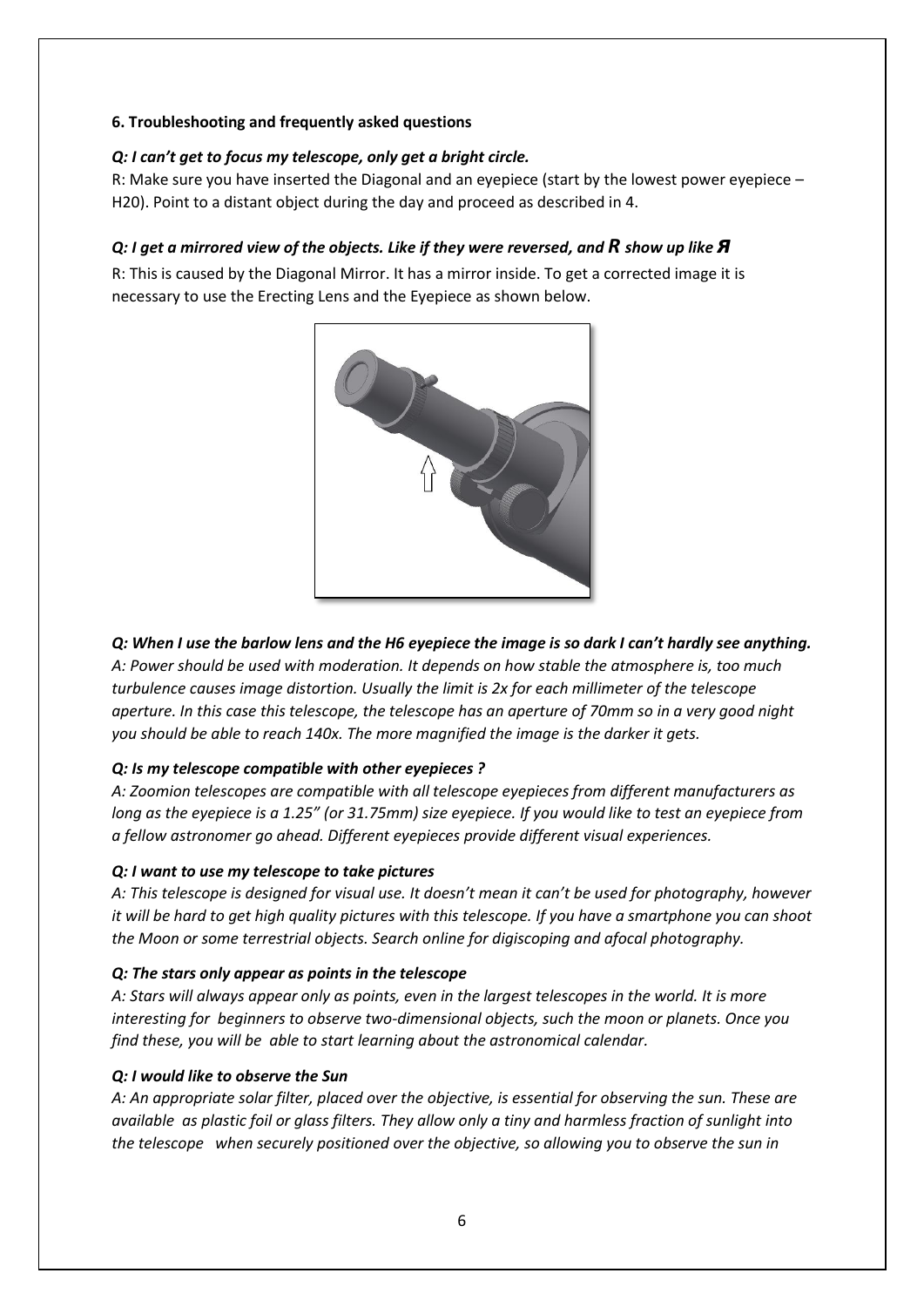*complete safety. Eyepiece solar filters (not available from us) should be avoided at all costs as they are considered unsafe.*

*Note: Never look directly at the sun through a telescope without an objective solar filter!*

### *Q: I can't see anything when I look through my telescope*

*A: The telescope is only suitable for astronomical observing and when used outside at night. Observing from inside the house or during the day is not usually possible.*

*The dust caps must first be removed and an eyepiece inserted before you can start observing. Are you sure you have you removed all the dust caps, not just the small ones? If you have not, then no light will enter the telescope and everything will appear black.*

Annotations

*For any other questions please feel free to drop a line or visit our website at: http://www.astroshop.de*